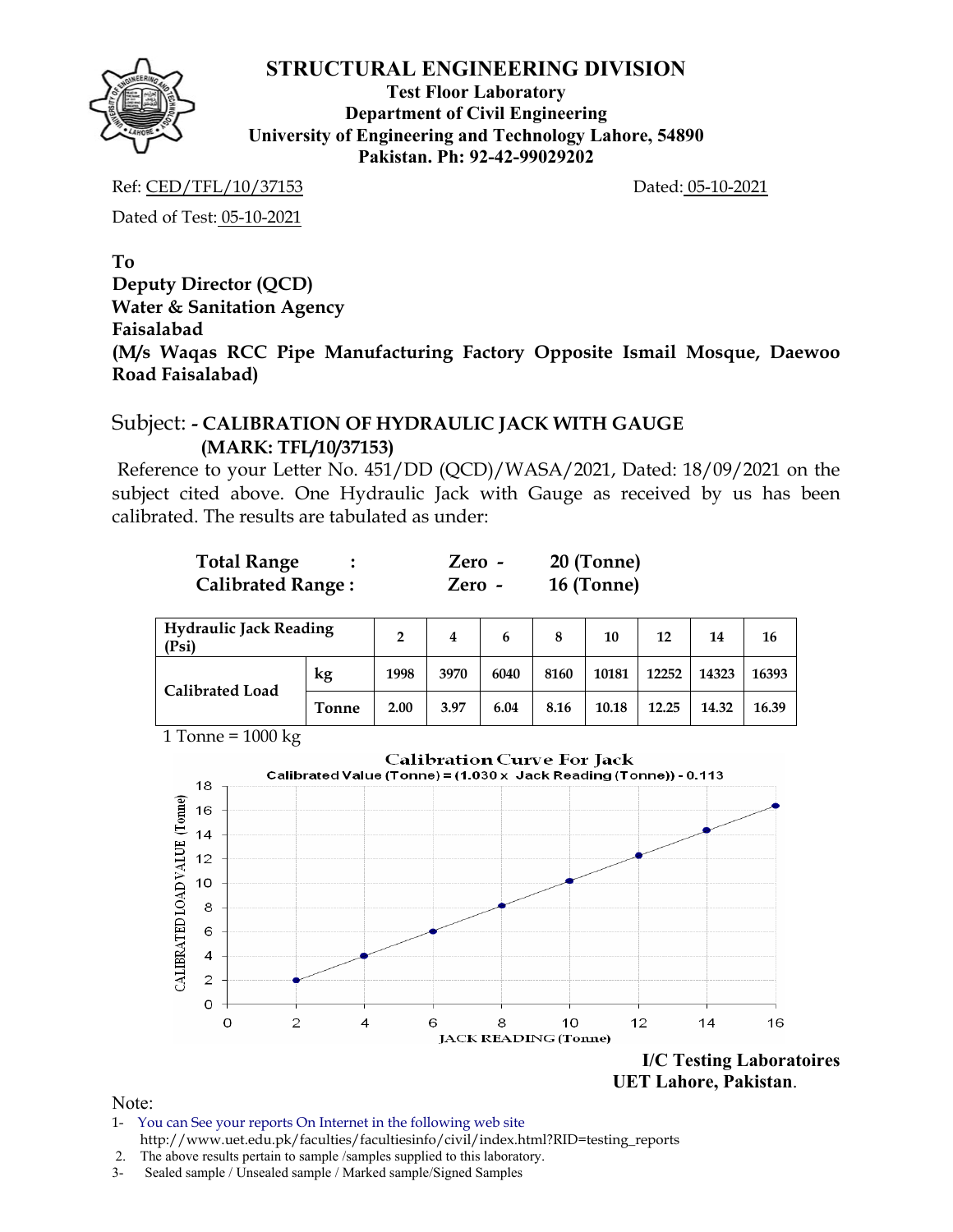## **Test Floor Laboratory Department of Civil Engineering University of Engineering and Technology Lahore, 54890 Pakistan. Ph: 92-42-99029202**

To, Pr. Engineer (Civil), WASO PAEC, Chashma "Construction of Boundary Wall, 02 nos. Watch Towers & Reception of Officer Hostel at PNPFC, Wan Bhachran" (AL-Moiz Steel, Heat No. 1595) Reference # CED/TFL **37148** (Dr. Ali Ahmed) Dated: 05-10-2021 Reference of the request letter # WASO-WBACH-21-096/1745 Dated: 04-10-2021

## **Tension Test Report** (Page -1/1)

Date of Test 06-10-2021 Gauge length 8 inches

Description Deformed Steel Bar Tensile and Bend Test as per ASTM-A615

| Sr. No.<br>$\mathbf{1}$  | Weight         |                | Diameter/<br><b>Size</b><br>(inch) | Area<br>$(in^2)$ |                | <b>Yield load</b>                                   | <b>Breaking</b><br>Load | <b>Yield Stress</b><br>(psi) |               | <b>Ultimate Stress</b><br>(psi)                                 |               | Elongation     | % Elongation | Remarks |
|--------------------------|----------------|----------------|------------------------------------|------------------|----------------|-----------------------------------------------------|-------------------------|------------------------------|---------------|-----------------------------------------------------------------|---------------|----------------|--------------|---------|
|                          | $\frac{2}{10}$ | Nominal        | <b>Actual</b>                      | Nominal          | Actual         | (kg)                                                | (kg)                    | Nominal                      | <b>Actual</b> | Nominal                                                         | <b>Actual</b> | (inch)         |              |         |
|                          | 0.371          | 3/8            | 0.373                              | 0.11             | 0.109          | 3300                                                | 5000                    | 66200                        | 66680         | 100200                                                          | 101100        | 1.40           | 17.5         |         |
| $\mathbf{2}$             | 0.373          | 3/8            | 0.373                              | 0.11             | 0.110          | 3400                                                | 5000                    | 68200                        | 68430         | 100200                                                          | 100700        | 1.30           | 16.3         |         |
| $\blacksquare$           |                | ۰              |                                    |                  |                |                                                     |                         |                              |               |                                                                 |               |                | ۰            |         |
| $\blacksquare$           | ۰              | $\blacksquare$ | $\blacksquare$                     |                  |                |                                                     |                         |                              |               |                                                                 |               | $\blacksquare$ | ۰.           |         |
| $\blacksquare$           | -              | $\blacksquare$ |                                    |                  | ٠              |                                                     |                         |                              |               | $\blacksquare$                                                  |               | $\blacksquare$ | ۰.           |         |
| $\overline{\phantom{0}}$ | ۰              | ۰              |                                    | ۰                | $\blacksquare$ | $\blacksquare$                                      | -                       | ۰                            |               | $\blacksquare$                                                  | ۰             | $\blacksquare$ | ۰            |         |
|                          |                |                |                                    |                  |                |                                                     |                         |                              |               | Note: only two samples for tensile and one sample for bend test |               |                |              |         |
|                          |                |                |                                    |                  |                |                                                     |                         |                              |               |                                                                 |               |                |              |         |
|                          |                |                |                                    |                  |                |                                                     | <b>Bend Test</b>        |                              |               |                                                                 |               |                |              |         |
|                          |                |                |                                    |                  |                | 3/8" Dia Bar Bend Test Through 180° is Satisfactory |                         |                              |               |                                                                 |               |                |              |         |
|                          |                |                |                                    |                  |                |                                                     |                         |                              |               |                                                                 |               |                |              |         |
|                          |                |                |                                    |                  |                |                                                     |                         |                              |               |                                                                 |               |                |              |         |

**I/C Testing Laboratoires UET Lahore, Pakistan**.

- 1- You can See your reports On Internet in the following web site http://www.uet.edu.pk/faculties/facultiesinfo/civil/index.html?RID=testing\_reports
- 2. The above results pertain to sample /samples supplied to this laboratory.
- 3- Sealed sample / Unsealed sample / Marked sample/Signed Samples

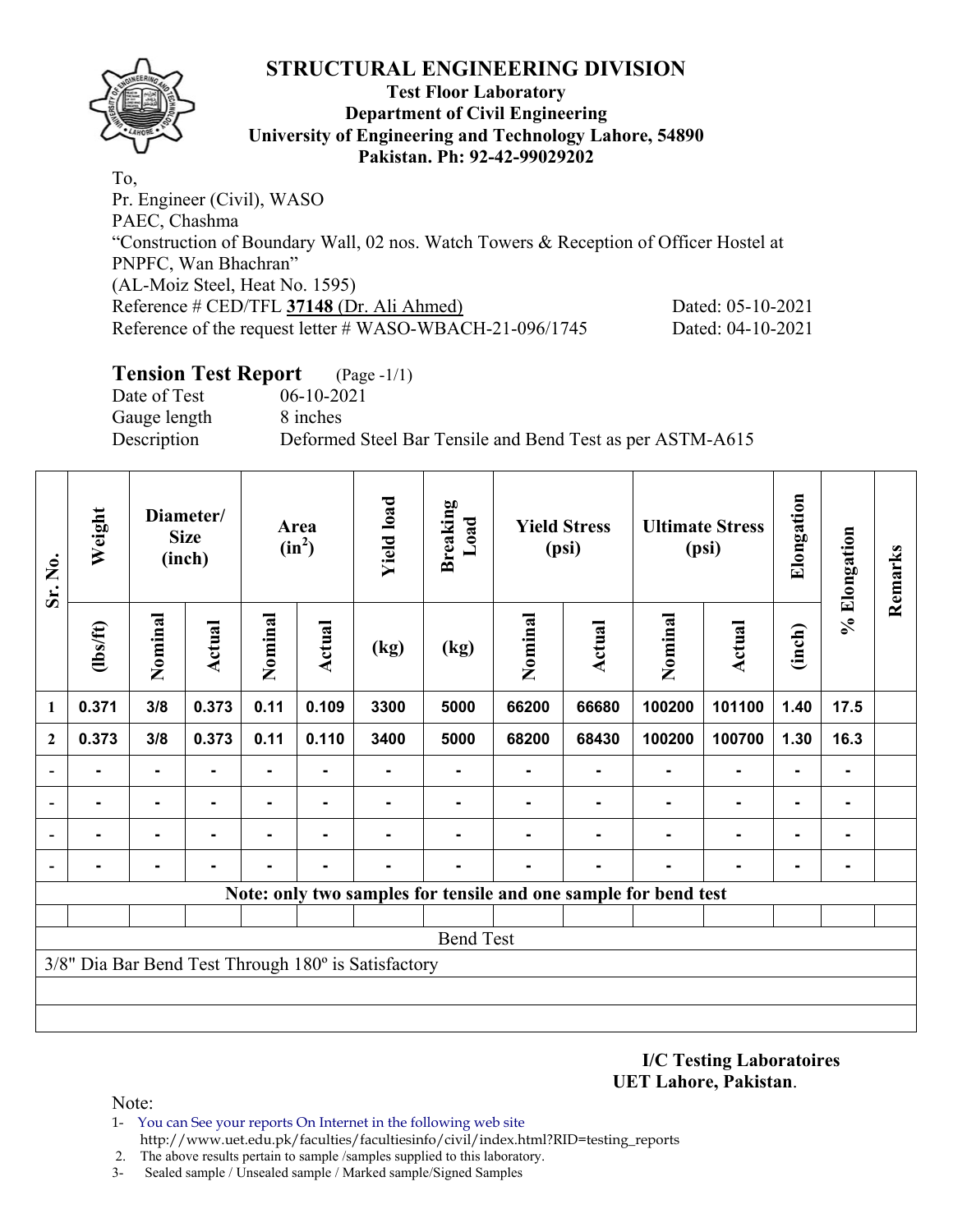

### **Test Floor Laboratory Department of Civil Engineering University of Engineering and Technology Lahore, 54890 Pakistan. Ph: 92-42-99029202**

To,

Resident Engineer AZ Engineering Associates Construction of Multi Complex (MPC), Building (Phase-I) at Quaid-e-Azam Business Park (Qabp) on M-2 Motorway, Sheikhupura

| Reference $\#$ CED/TFL 37149 (Dr. Ali Ahmed)         |
|------------------------------------------------------|
| Reference of the request letter $\# RE/AZEA/MPC-104$ |

Dated: 05-10-2021 Dated: 30-09-2021

| <b>Tension Test Report</b> | $(Page - 1/1)$                                            |
|----------------------------|-----------------------------------------------------------|
| Date of Test               | $06-10-2021$                                              |
| Gauge length               | 8 inches                                                  |
| Description                | Deformed Steel Bar Tensile and Bend Test as per ASTM-A615 |
|                            |                                                           |

| Sr. No.<br>1             | Weight         |                | <b>Size</b>    |                | Diameter/<br>(inch) |                                                     |                  |                |                |                                                                 |                |                | Area<br>$(in^2)$ | <b>Yield load</b> | <b>Breaking</b><br>Load |  | <b>Yield Stress</b><br>(psi) |  | <b>Ultimate Stress</b><br>(psi) | Elongation | % Elongation | Remarks |
|--------------------------|----------------|----------------|----------------|----------------|---------------------|-----------------------------------------------------|------------------|----------------|----------------|-----------------------------------------------------------------|----------------|----------------|------------------|-------------------|-------------------------|--|------------------------------|--|---------------------------------|------------|--------------|---------|
|                          | $\frac{2}{10}$ | Nominal        | Actual         | Nominal        | Actual              | (kg)                                                | (kg)             | Nominal        | Actual         | Nominal                                                         | <b>Actual</b>  | (inch)         |                  |                   |                         |  |                              |  |                                 |            |              |         |
|                          | 0.366          | 3/8            | 0.370          | 0.11           | 0.108               | 3200                                                | 5200             | 64200          | 65510          | 104200                                                          | 106500         | 1.00           | 12.5             |                   |                         |  |                              |  |                                 |            |              |         |
| $\overline{2}$           | 0.365          | 3/8            | 0.369          | 0.11           | 0.107               | 3200                                                | 5200             | 64200          | 65790          | 104200                                                          | 107000         | 0.80           | 10.0             | F.S.L             |                         |  |                              |  |                                 |            |              |         |
|                          | $\blacksquare$ | $\blacksquare$ | $\blacksquare$ | $\blacksquare$ | $\blacksquare$      |                                                     | Ξ.               | $\blacksquare$ | $\blacksquare$ | $\blacksquare$                                                  | $\blacksquare$ | $\blacksquare$ | $\blacksquare$   |                   |                         |  |                              |  |                                 |            |              |         |
|                          |                | $\blacksquare$ |                | $\blacksquare$ | ۰                   |                                                     |                  |                |                |                                                                 | $\blacksquare$ | $\blacksquare$ |                  |                   |                         |  |                              |  |                                 |            |              |         |
|                          |                |                |                |                | $\blacksquare$      |                                                     |                  |                |                |                                                                 | $\blacksquare$ | $\blacksquare$ | ۰                |                   |                         |  |                              |  |                                 |            |              |         |
| $\overline{\phantom{0}}$ |                |                |                |                |                     |                                                     |                  |                |                |                                                                 |                | ۰              | ۰                |                   |                         |  |                              |  |                                 |            |              |         |
|                          |                |                |                |                |                     |                                                     |                  |                |                | Note: only two samples for tensile and one sample for bend test |                |                |                  |                   |                         |  |                              |  |                                 |            |              |         |
|                          |                |                |                |                |                     |                                                     |                  |                |                |                                                                 |                |                |                  |                   |                         |  |                              |  |                                 |            |              |         |
|                          |                |                |                |                |                     |                                                     | <b>Bend Test</b> |                |                |                                                                 |                |                |                  |                   |                         |  |                              |  |                                 |            |              |         |
|                          |                |                |                |                |                     | 3/8" Dia Bar Bend Test Through 180° is Satisfactory |                  |                |                |                                                                 |                |                |                  |                   |                         |  |                              |  |                                 |            |              |         |
|                          |                |                |                |                |                     |                                                     |                  |                |                |                                                                 |                |                |                  |                   |                         |  |                              |  |                                 |            |              |         |
|                          |                |                |                |                |                     |                                                     |                  |                |                |                                                                 |                |                |                  |                   |                         |  |                              |  |                                 |            |              |         |

**I/C Testing Laboratoires UET Lahore, Pakistan**.

- 1- You can See your reports On Internet in the following web site http://www.uet.edu.pk/faculties/facultiesinfo/civil/index.html?RID=testing\_reports
- 2. The above results pertain to sample /samples supplied to this laboratory.
- 3- Sealed sample / Unsealed sample / Marked sample/Signed Samples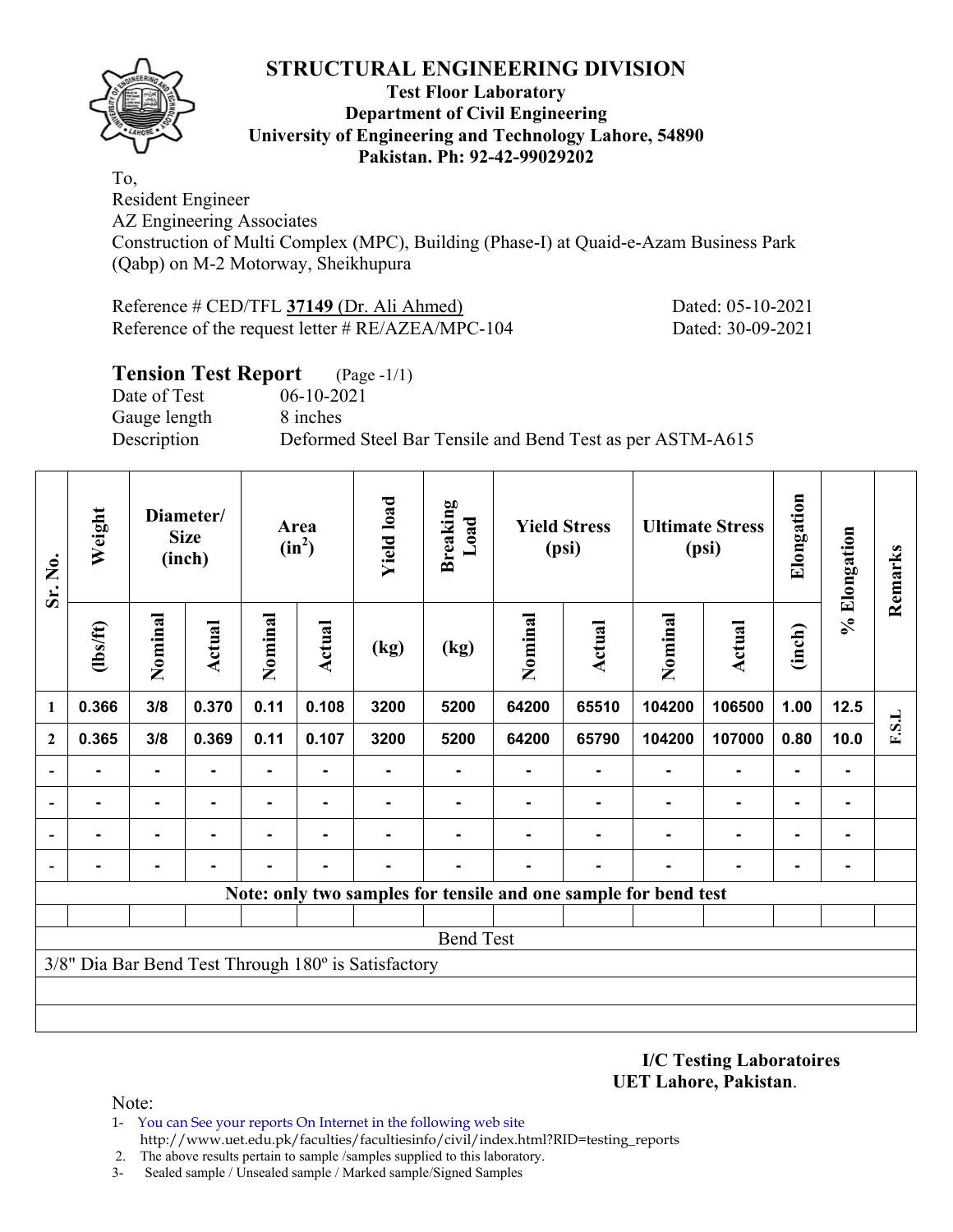

### **Test Floor Laboratory Department of Civil Engineering University of Engineering and Technology Lahore, 54890 Pakistan. Ph: 92-42-99029202**

To, M/S Al-Hamd General Engineering Services Lahore (Mezzan Dairy farm Halla Pattoki)

Reference # CED/TFL **37150** (Dr. Ali Ahmed) Dated: 05-10-2021 Reference of the request letter # Nil Dated: 04-10-2021

# **Tension Test Report** (Page -1/1)

Date of Test 06-10-2021 Gauge length 8 inches

Description Deformed Steel Bar Tensile and Bend Test as per ASTM-A615

| Sr. No.<br>1   | Weight         |                   | Diameter/<br><b>Size</b> | Area<br>$(in^2)$ |        | <b>Yield load</b>                                 | <b>Breaking</b><br>Load                                         | <b>Yield Stress</b><br>(psi) |                | <b>Ultimate Stress</b><br>(psi) |                | Elongation     | % Elongation   | Remarks |  |  |  |  |  |  |  |  |
|----------------|----------------|-------------------|--------------------------|------------------|--------|---------------------------------------------------|-----------------------------------------------------------------|------------------------------|----------------|---------------------------------|----------------|----------------|----------------|---------|--|--|--|--|--|--|--|--|
|                | $\frac{2}{10}$ | Nominal<br>$(\#)$ | Actual<br>(inch)         | Nominal          | Actual | (kg)                                              | (kg)                                                            | Nominal                      | Actual         | Nominal                         | Actual         | (inch)         |                |         |  |  |  |  |  |  |  |  |
|                | 0.364          | $\overline{3}$    | 0.369                    | 0.11             | 0.107  | 3200                                              | 4900                                                            | 64200                        | 65850          | 98200                           | 100900         | 1.40           | 17.5           |         |  |  |  |  |  |  |  |  |
| $\mathbf{2}$   | 0.367          | $\mathbf{3}$      | 0.370                    | 0.11             | 0.108  | 3200                                              | 5000                                                            | 64200                        | 65440          | 100200                          | 102300         | 1.30           | 16.3           |         |  |  |  |  |  |  |  |  |
|                |                | $\blacksquare$    |                          |                  |        |                                                   |                                                                 |                              |                |                                 |                | $\blacksquare$ | ۰              |         |  |  |  |  |  |  |  |  |
| $\overline{a}$ |                | ۰                 |                          |                  |        |                                                   |                                                                 |                              |                |                                 | $\blacksquare$ | ۰              | -              |         |  |  |  |  |  |  |  |  |
| $\blacksquare$ | $\blacksquare$ | ۰                 | -                        |                  |        |                                                   |                                                                 |                              | $\blacksquare$ | $\blacksquare$                  | $\blacksquare$ | ۰              | ۰              |         |  |  |  |  |  |  |  |  |
|                | -              | ۰                 |                          |                  | ٠      | -                                                 |                                                                 |                              | $\blacksquare$ | ۰                               | $\blacksquare$ | ۰              | $\blacksquare$ |         |  |  |  |  |  |  |  |  |
|                |                |                   |                          |                  |        |                                                   | Note: only two samples for tensile and one sample for bend test |                              |                |                                 |                |                |                |         |  |  |  |  |  |  |  |  |
|                |                |                   |                          |                  |        |                                                   |                                                                 |                              |                |                                 |                |                |                |         |  |  |  |  |  |  |  |  |
|                |                |                   |                          |                  |        |                                                   | <b>Bend Test</b>                                                |                              |                |                                 |                |                |                |         |  |  |  |  |  |  |  |  |
|                |                |                   |                          |                  |        | #3 Dia Bar Bend Test Through 180° is Satisfactory |                                                                 |                              |                |                                 |                |                |                |         |  |  |  |  |  |  |  |  |
|                |                |                   |                          |                  |        |                                                   |                                                                 |                              |                |                                 |                |                |                |         |  |  |  |  |  |  |  |  |
|                |                |                   |                          |                  |        |                                                   |                                                                 |                              |                |                                 |                |                |                |         |  |  |  |  |  |  |  |  |

**I/C Testing Laboratoires UET Lahore, Pakistan**.

Note:

1- You can See your reports On Internet in the following web site http://www.uet.edu.pk/faculties/facultiesinfo/civil/index.html?RID=testing\_reports

2. The above results pertain to sample /samples supplied to this laboratory.

3- Sealed sample / Unsealed sample / Marked sample/Signed Samples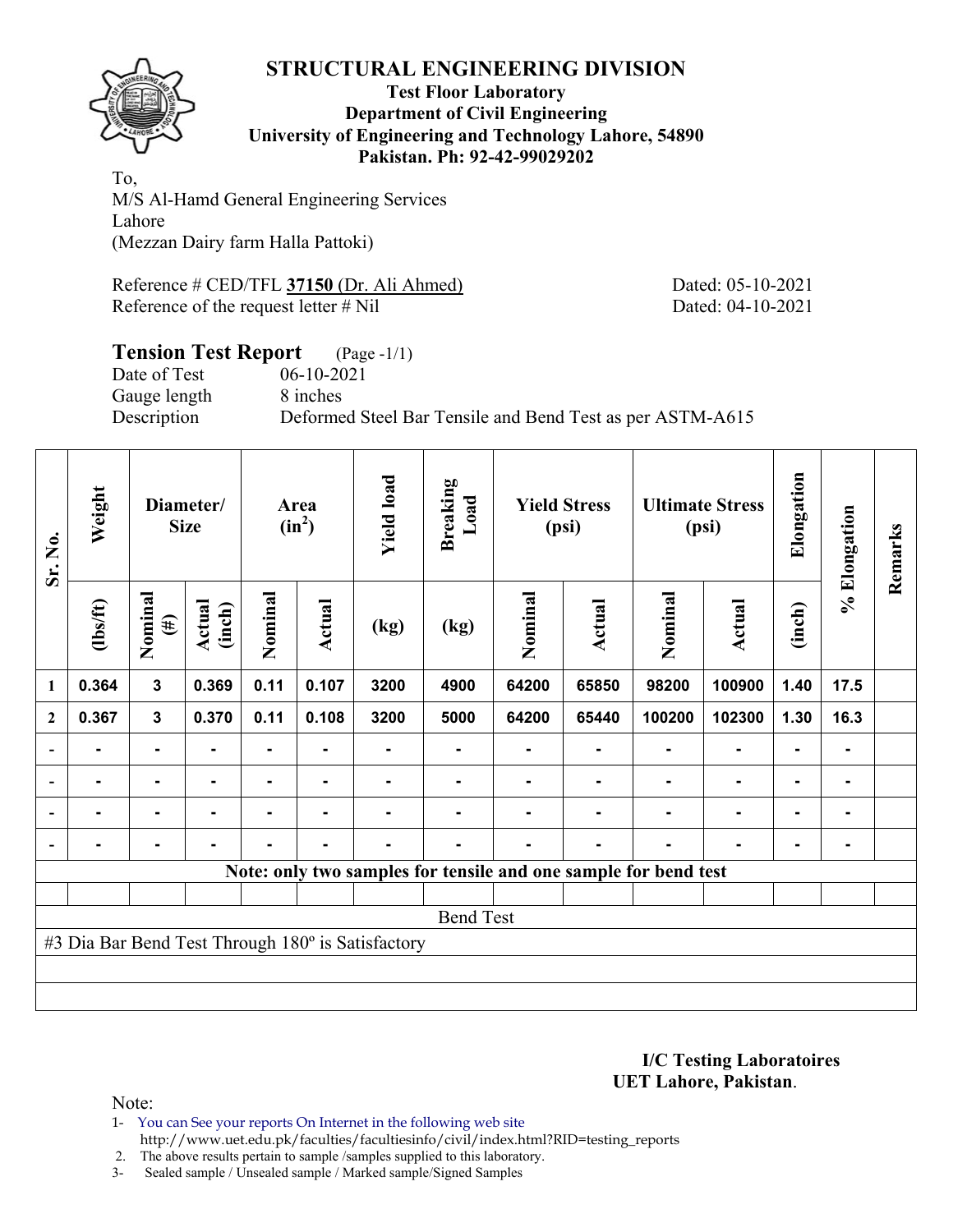

### **Test Floor Laboratory Department of Civil Engineering University of Engineering and Technology Lahore, 54890 Pakistan. Ph: 92-42-99029202**

To, Sub Divisional Officer Highway Sub Division Gojra (Widening / Improvement of Mochiwala Road (Section Pensra Mor to Motorway Crossing) Tehsil Gojra District Toba Tek Singh (Length = 5.00 km) Part-II (Bridge Work)

Reference # CED/TFL **37151** (Dr. Ali Ahmed) Dated: 05-10-2021 Reference of the request letter # 01 Dated: 25-09-2021

|                              | <b>Tension Test Report</b><br>(Page -1/1)<br>Date of Test<br>$06-10-2021$<br>Gauge length<br>8 inches<br>Description<br>Deformed Steel Bar Tensile and Bend Test as per ASTM-A615 |                   |                          |                  |        |                                                   |                         |                              |                                                                |                                 |                |                |              |         |
|------------------------------|-----------------------------------------------------------------------------------------------------------------------------------------------------------------------------------|-------------------|--------------------------|------------------|--------|---------------------------------------------------|-------------------------|------------------------------|----------------------------------------------------------------|---------------------------------|----------------|----------------|--------------|---------|
| Sr. No.                      | Weight                                                                                                                                                                            |                   | Diameter/<br><b>Size</b> | Area<br>$(in^2)$ |        | <b>Yield load</b>                                 | <b>Breaking</b><br>Load | <b>Yield Stress</b><br>(psi) |                                                                | <b>Ultimate Stress</b><br>(psi) |                | Elongation     | % Elongation | Remarks |
|                              | $\frac{2}{10}$                                                                                                                                                                    | Nominal<br>$(\#)$ | Actual<br>(inch)         | Nominal          | Actual | (kg)                                              | (kg)                    | Nominal                      | <b>Actual</b>                                                  |                                 | Actual         | (inch)         |              |         |
| $\mathbf{1}$                 | 0.374                                                                                                                                                                             | $\mathbf{3}$      | 0.374                    | 0.11             | 0.110  | 3800                                              | 4800                    | 76200                        | 76230                                                          | 96200                           | 96300          | 0.90           | 11.3         |         |
| $\qquad \qquad \blacksquare$ |                                                                                                                                                                                   | $\blacksquare$    |                          |                  |        |                                                   |                         |                              |                                                                |                                 |                |                |              |         |
| $\qquad \qquad \blacksquare$ |                                                                                                                                                                                   |                   |                          |                  |        |                                                   |                         |                              |                                                                |                                 |                | $\blacksquare$ |              |         |
|                              |                                                                                                                                                                                   |                   |                          |                  |        |                                                   |                         |                              | ٠                                                              |                                 | $\blacksquare$ | $\blacksquare$ | ۰            |         |
|                              | -                                                                                                                                                                                 | $\blacksquare$    |                          |                  |        | $\blacksquare$                                    |                         |                              | $\blacksquare$                                                 | -                               | $\blacksquare$ |                | ۰            |         |
|                              |                                                                                                                                                                                   |                   |                          |                  |        |                                                   |                         |                              |                                                                |                                 |                |                |              |         |
|                              |                                                                                                                                                                                   |                   |                          |                  |        |                                                   |                         |                              | Note: only one sample for tensile and one sample for bend test |                                 |                |                |              |         |
|                              |                                                                                                                                                                                   |                   |                          |                  |        | #3 Dia Bar Bend Test Through 180° is Satisfactory | <b>Bend Test</b>        |                              |                                                                |                                 |                |                |              |         |
|                              |                                                                                                                                                                                   |                   |                          |                  |        |                                                   |                         |                              |                                                                |                                 |                |                |              |         |

**I/C Testing Laboratoires UET Lahore, Pakistan**.

- 1- You can See your reports On Internet in the following web site http://www.uet.edu.pk/faculties/facultiesinfo/civil/index.html?RID=testing\_reports
- 2. The above results pertain to sample /samples supplied to this laboratory.
- 3- Sealed sample / Unsealed sample / Marked sample/Signed Samples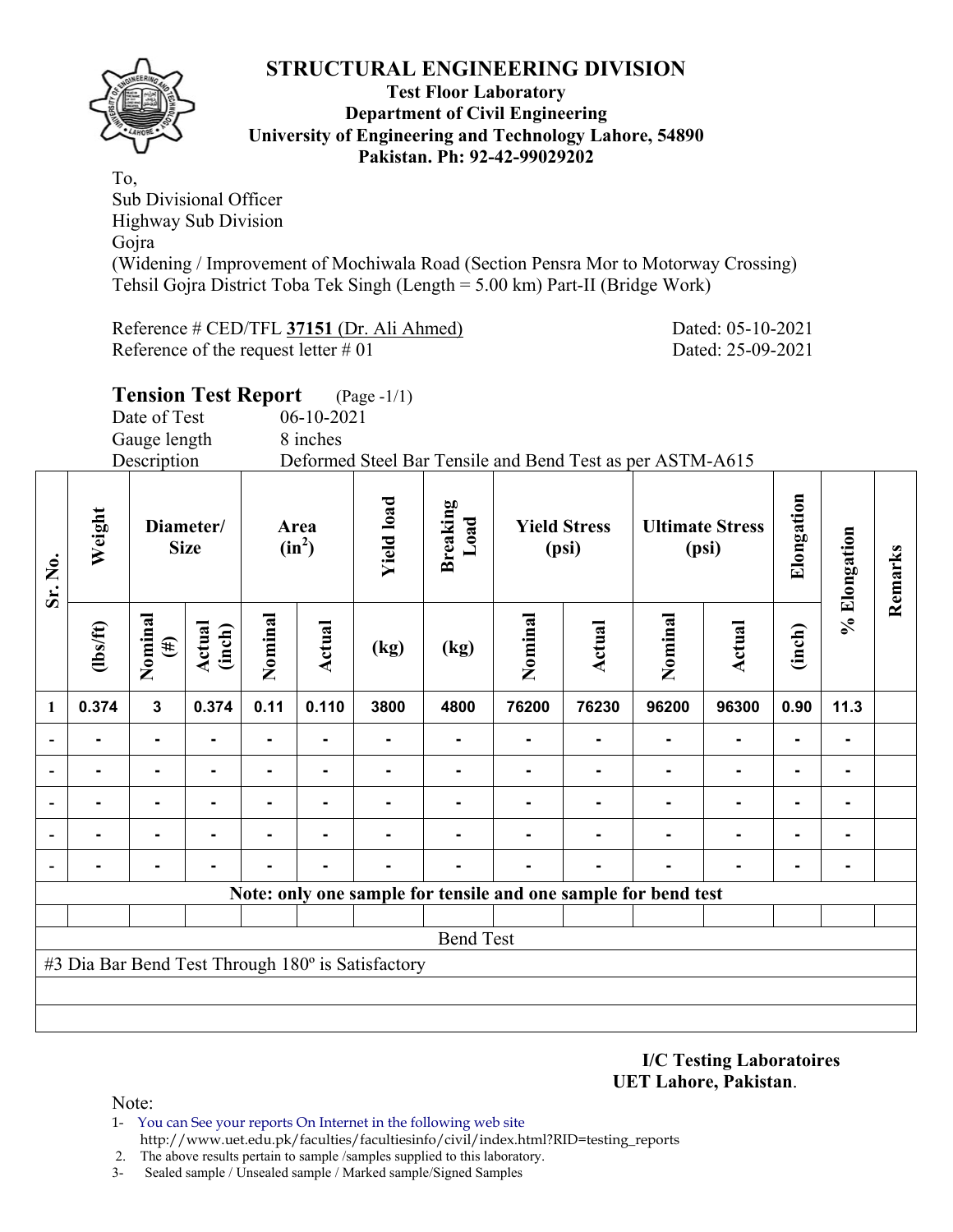

### **Test Floor Laboratory Department of Civil Engineering University of Engineering and Technology Lahore, 54890 Pakistan. Ph: 92-42-99029202**

To, Senior Site Engineer AF Builders Civil Work at Shell-Zaman Filling Station Lahore

Reference # CED/TFL **37152** (Dr. Ali Ahmed) Dated: 05-10-2021 Reference of the request letter # Nil Dated: 05-10-2021

#### **Tension Test Report** (Page -1/1) Date of Test 06-10-2021

Gauge length 8 inches

Description Deformed Steel Bar Tensile and Bend Test as per ASTM-A615

| Sr. No.      | Weight         | Diameter/<br><b>Size</b> |                  | Area<br>$(in^2)$ |                | <b>Yield load</b>                                 | <b>Breaking</b><br>Load | <b>Yield Stress</b><br>(psi) |        | <b>Ultimate Stress</b><br>(psi)                                 |                          | Elongation     | % Elongation | Remarks |
|--------------|----------------|--------------------------|------------------|------------------|----------------|---------------------------------------------------|-------------------------|------------------------------|--------|-----------------------------------------------------------------|--------------------------|----------------|--------------|---------|
| 1            | $\frac{2}{10}$ | Nominal<br>$(\#)$        | Actual<br>(inch) | Nominal          | Actual         | (kg)                                              | (kg)                    | Nominal                      | Actual | Nominal                                                         | Actual                   | (inch)         |              |         |
|              | 0.366          | $\mathbf{3}$             | 0.370            | 0.11             | 0.108          | 3300                                              | 5400                    | 66200                        | 67630  | 108200                                                          | 110700                   | 1.10           | 13.8         |         |
| $\mathbf{2}$ | 0.365          | $\mathbf{3}$             | 0.370            | 0.11             | 0.107          | 3300                                              | 5300                    | 66200                        | 67810  | 106200                                                          | 108900                   | 1.10           | 13.8         |         |
|              |                |                          |                  | $\blacksquare$   |                |                                                   |                         |                              |        |                                                                 | $\blacksquare$           |                |              |         |
|              |                | $\blacksquare$           |                  |                  |                |                                                   |                         |                              |        |                                                                 |                          | $\blacksquare$ |              |         |
|              |                | $\blacksquare$           |                  |                  | $\blacksquare$ |                                                   |                         |                              |        |                                                                 | $\overline{\phantom{0}}$ | $\blacksquare$ |              |         |
|              |                | $\blacksquare$           |                  |                  | $\blacksquare$ |                                                   |                         |                              |        |                                                                 | $\blacksquare$           | $\blacksquare$ |              |         |
|              |                |                          |                  |                  |                |                                                   |                         |                              |        | Note: only two samples for tensile and one sample for bend test |                          |                |              |         |
|              |                |                          |                  |                  |                |                                                   |                         |                              |        |                                                                 |                          |                |              |         |
|              |                |                          |                  |                  |                |                                                   | <b>Bend Test</b>        |                              |        |                                                                 |                          |                |              |         |
|              |                |                          |                  |                  |                | #3 Dia Bar Bend Test Through 180° is Satisfactory |                         |                              |        |                                                                 |                          |                |              |         |
|              |                |                          |                  |                  |                |                                                   |                         |                              |        |                                                                 |                          |                |              |         |
|              |                |                          |                  |                  |                |                                                   |                         |                              |        |                                                                 |                          |                |              |         |

**I/C Testing Laboratoires UET Lahore, Pakistan**.

Note:

1- You can See your reports On Internet in the following web site http://www.uet.edu.pk/faculties/facultiesinfo/civil/index.html?RID=testing\_reports

2. The above results pertain to sample /samples supplied to this laboratory.

3- Sealed sample / Unsealed sample / Marked sample/Signed Samples